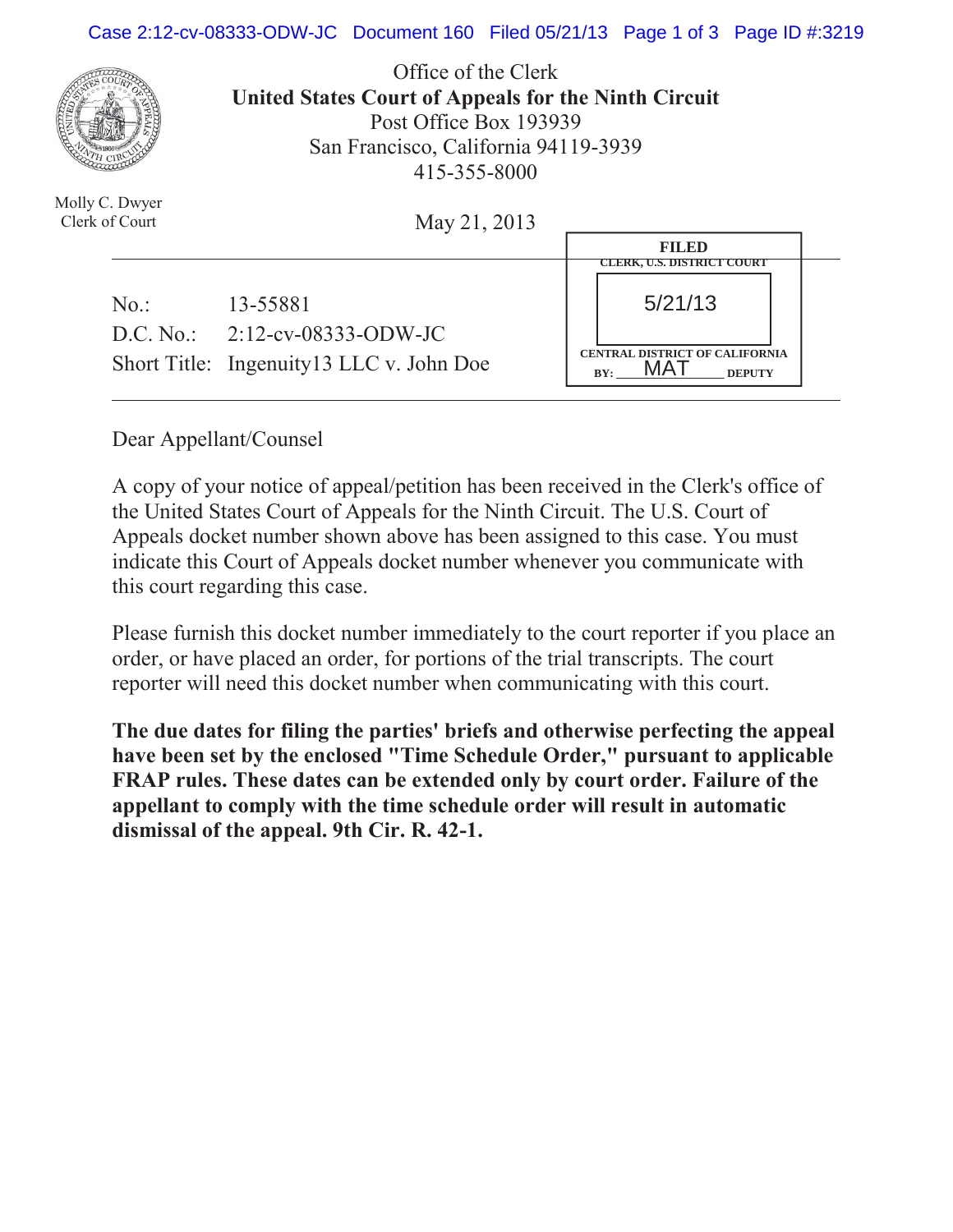Case 2:12-cv-08333-ODW-JC Document 160 Filed 05/21/13 Page 2 of 3 Page ID #:3220

## UNITED STATES COURT OF APPEALS

## FOR THE NINTH CIRCUIT



MAY 21 2013

MOLLY C. DWYER, CLERK U.S. COURT OF APPEALS

INGENUITY13 LLC,

Plaintiff,

and

PRENDA LAW, INC.,

Movant - Appellant,

v.

JOHN DOE,

Defendant - Appellee.

No. 13-55881

D.C. No. 2:12-cv-08333-ODW-JC U.S. District Court for Central California, Los Angeles

## **TIME SCHEDULE ORDER**

The parties shall meet the following time schedule.

If there were reported hearings, the parties shall designate and, if necessary, crossdesignate the transcripts pursuant to 9th Cir. R. 10-3.1. If there were no reported hearings, the transcript deadlines do not apply.

| Tue., May 28, 2013         | Mediation Questionnaire due. If your registration for<br>Appellate ECF is confirmed after this date, the<br>Mediation Questionnaire is due within one day of<br>receiving the email from PACER confirming your<br>registration. |
|----------------------------|---------------------------------------------------------------------------------------------------------------------------------------------------------------------------------------------------------------------------------|
| <b>Mon., June 17, 2013</b> | Transcript shall be ordered.                                                                                                                                                                                                    |
|                            | Mon., September 16, 2013 Transcript shall be filed by court reporter.                                                                                                                                                           |